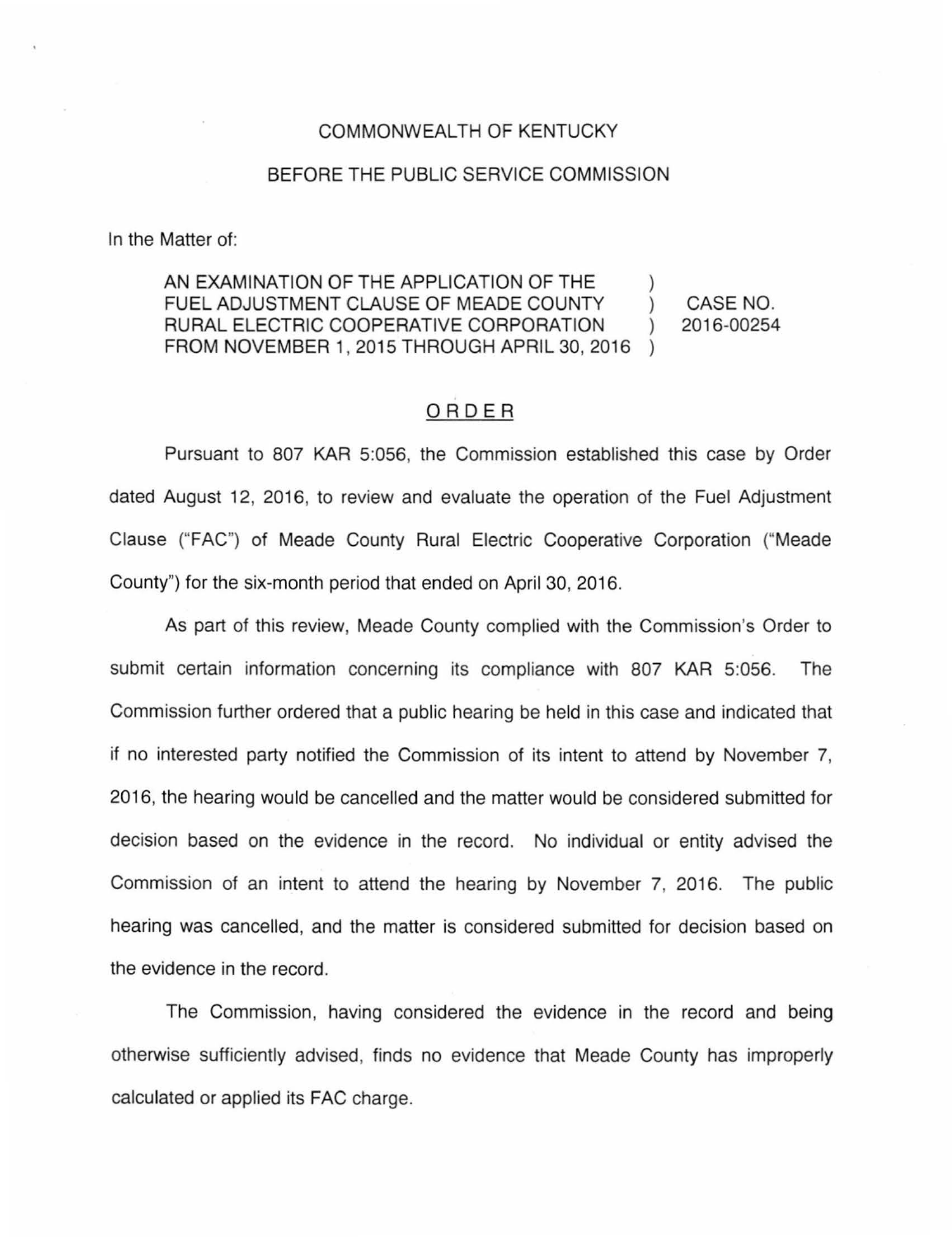IT IS THEREFORE ORDERED that the charges and credits applied by Meade County through the FAC for the period November 1, 2015, through April 30, 2016, are approved.

By the Commission



ATTEST: theres

**Executive Director** 

Case No. 2016-00254